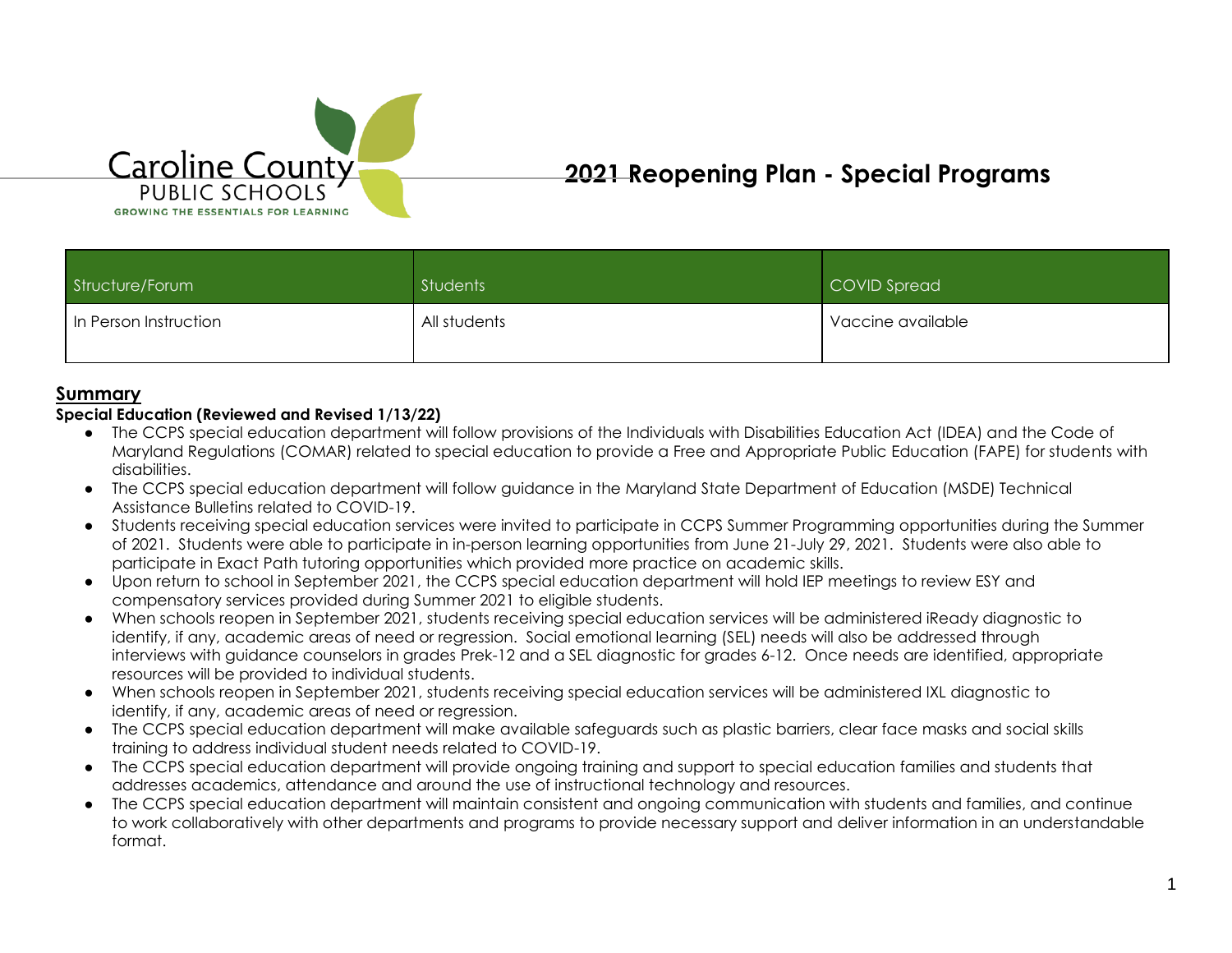- The CCPS special education department will hold IEP review meetings for students with disabilities who have applied and requested participation in the Blended Virtual Program to determine if their IEP can be implemented within the virtual environment.
- The CCPS special education department will ensure continued access to instruction by providing technology as determined by the CCPS One-to-One Technology Initiative.
- The CCPS special education department will conduct IEP meetings that include the development of emergency conditions on the IEP. **Reviewed and revised 1/13/22 to:** The CCPS special education department will conduct IEP meetings that include the development of emergency conditions on the IEP at annual IEP meetings throughout the 2021-2022 school year.
- The CCPS special education department will create a protocol for teachers to follow when students with disabilities are quarantined.
- Added 1/13/22: [2022 SWD Emergency Protocol for Virtual Services](https://docs.google.com/document/d/1UOeFQDRsbSLYdmrkAQOjnoZmJhVKpAOs2SpbcKesDgE/edit)

### **Infants & Toddlers Program (Reviewed 1/13/22 and no revisions are necessary)**

- CCPS, lead agency for the Caroline County Infants and Toddlers Program, will resume providing services in natural environments in School Year 2021-2022. A hybrid option will continue to be available if parents prefer a virtual session and/or meeting.
- Compensatory services were provided to all infants and toddlers requiring these services.
- Year-round services were provided in a hybrid manner. Parents were able to determine if they preferred in-person, virtual, or a combination of these during the summer months.
- The CCITP will follow guidance provided in the Maryland State Department of Education (MSDE) Technical Assistance Bulletins related to COVID-19.

### **504 Students (Reviewed 1/13/22 no revisions necessary )**

- 504 students were invited to participate in CCPS Summer Programming opportunities during the Summer of 2021. Students were able to participate in in-person learning opportunities from June 21-July 29, 2021. Students were also able to participate in Exact Path tutoring opportunities which provided more practice on academic skills.
- CCPS will hold 504 meetings to address compensatory services provided during Summer 2021 to eligible students.
- All 504 plans will be reviewed to ensure students receive accommodations as outlined in the student's 504 plan. 504 Plans will be revisited as needed throughout the 2021-2022 school year, to determine if revisions need to be made based on students' needs.
- CCPS will also determine if 504 students have experienced a regression and/or lack of progress. If a regression and/or lack of progress is present, CCPS will identify additional learning opportunities to support areas of needs. This will include different accommodations and services to support students as needed.
- Advocate for students and families who have obstacles which prevent availability to learn and connect them to available school and community resources (ex-food distribution, connections to Human Services and community resources, etc.).
- Maintain regular communication with students and families, and continue to work collaboratively with other departments and programs such as Student Services to bridge the home/school connection, provide necessary support and deliver information in an effective format.

### **Preschool Special Education Programs (Reviewed 1/13/22 and no revisions are necessary)**

- Regional Pre-K 3 students were invited to participate in the 2021 CCPS Summer Program. Students were able to participate in this in-person learning opportunity from June 21-July 29, 2021. ESY and Compensatory Services will be provided during the summer to eligible students.
- In September 2021, CCPS will provide in-person instruction for all CCPS students. School schedules will return to a normal, full day program, that is five days per week.
- Students will be provided technology as determined by the CCPS One-to-One Technology Initiative.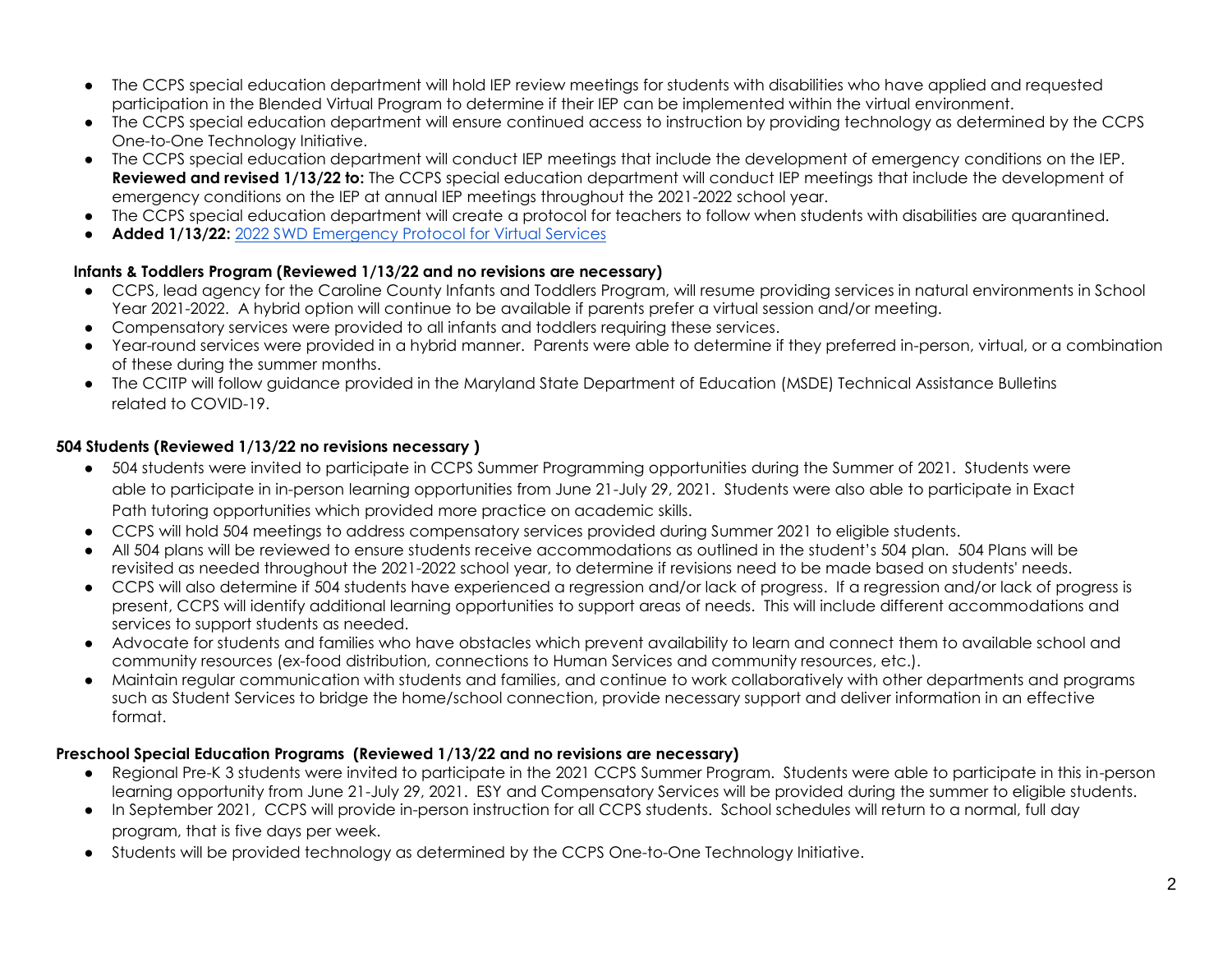- CCPS will hold IEP meetings to address ESY and compensatory services provided during Summer 2021 to eligible students.
- The CCPS special education department will follow guidance provided in the Maryland State Department of Education (MSDE) Technical Assistance Bulletins related to COVID-19.

[Fall 2021 In-Person Student Assessment Guidelines](https://docs.google.com/document/d/1An4pPyb1BXl5lsRHOhn1O51CB8E7lPTvrOum-sPy5oA/edit?usp=sharing) [Summer Learning Guidelines Protocol](https://docs.google.com/document/d/1EzqmWEH0zW2JVn1nmPMLxJLe6TrFV1pVfejkJs0Uq5Q/edit?ts=5ef0d1c2) [PPE-Protection for Intensive Support Staff](https://docs.google.com/document/d/1CA_9VMlS09-gwyhXLtOpSGe1s1ldgRmW5H2BDyeLtzo/edit#heading=h.7smdm84srmcx)

| <b>Objectives</b>                                                                                                                                                                                                    | Area                                                                                                                  | <b>Action Steps</b>                                                                                                                                                                          | Responsible<br>Party(s)                          | Timeline               | <b>Resources</b><br><b>Needed</b><br>/Created | <b>Indicators</b><br>of Success                                                                             | Date of<br>Completion |
|----------------------------------------------------------------------------------------------------------------------------------------------------------------------------------------------------------------------|-----------------------------------------------------------------------------------------------------------------------|----------------------------------------------------------------------------------------------------------------------------------------------------------------------------------------------|--------------------------------------------------|------------------------|-----------------------------------------------|-------------------------------------------------------------------------------------------------------------|-----------------------|
| Establish<br>educational<br>services for students<br>that are protected<br>under IDEA, Section<br>504, and ADA<br>federal programs<br>guaranteeing<br>services continue<br>during any<br>extended school<br>closure. | Special<br>Education 3-<br>21<br>(All IFSP/IEP<br>meetings can<br>be held in<br>person or<br>virtual at the<br>parent | Review June 2021<br><b>iReady Diagnostics</b><br>Data and 2021 BOY<br>iReady Diagnostic<br>Data<br>iReady Memo 2021:<br><b>iReady Diagnostic for</b><br>Students with<br><b>Disabilities</b> | SPED Staff;<br><b>SPED</b><br>Leadership<br>team | August 2021            | Access to<br>iReady                           | Data Report:<br><b>SWD BOY</b><br><b>iReady Data</b><br>$9/7/21 -$<br>9/30/21 All<br>Schools                | By October<br>2021    |
|                                                                                                                                                                                                                      | request)                                                                                                              | <b>Review ESY Data</b>                                                                                                                                                                       | <b>SPED</b><br>leadership<br>team                | By October 1st<br>2021 | Datasheet, IEP<br>Meetings                    | Student data<br>sheets, IEP<br>Meetings<br>August 10,<br>'21-Special<br>Education<br>eadership<br>PD Agenda | By October<br>2021    |
|                                                                                                                                                                                                                      |                                                                                                                       | <b>Review IXL Data</b>                                                                                                                                                                       | SPED<br>leadership<br>team                       | August 2021            | Datasheet                                     | Student data<br>sheets                                                                                      | September<br>2021     |

## **CCPS REopening ACTION PLAN**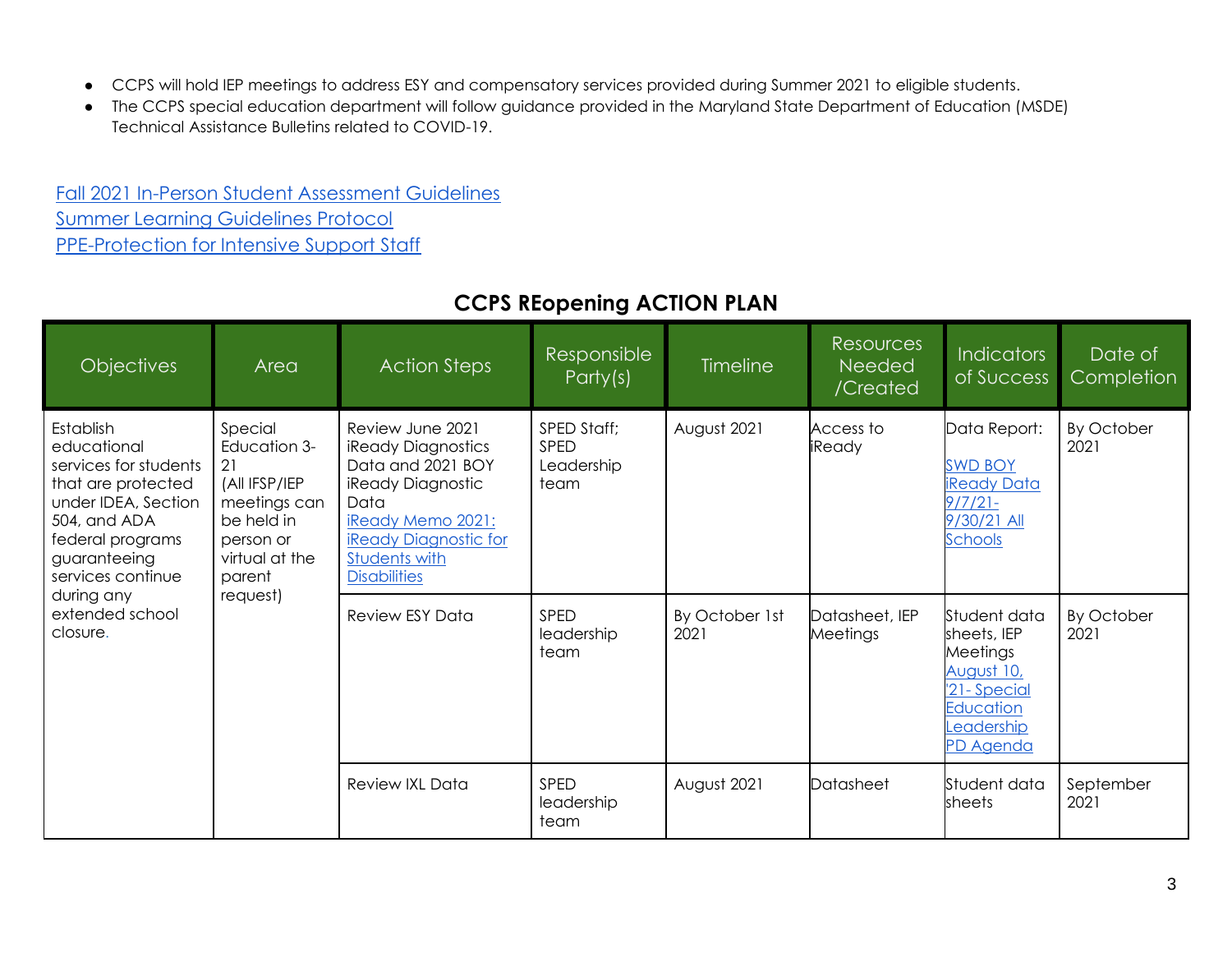|  |                                                                                                                                                                                                        |                                          |                                             |                                                               | <b>IXL District</b><br>Achievement<br><u>Summary</u><br>Results<br>Reopening<br><b>Plan SWD</b><br>iReady/IXL<br>Math<br>Diagnostic<br>Results by<br><b>School 2021-</b><br>2022<br>Reopening<br>Plan SWD<br><u>iReadylXL</u><br>Reading<br><b>Diagnostic</b><br>Results by<br>School 2021-<br>2022 |                     |
|--|--------------------------------------------------------------------------------------------------------------------------------------------------------------------------------------------------------|------------------------------------------|---------------------------------------------|---------------------------------------------------------------|-----------------------------------------------------------------------------------------------------------------------------------------------------------------------------------------------------------------------------------------------------------------------------------------------------|---------------------|
|  | Implementation of IXL<br><b>BOY Diagnostic</b>                                                                                                                                                         | SPED<br>leadership<br>team               | September 30th<br>2021                      | Datasheet                                                     | Student<br><b>Action plans</b><br>(see above<br>data)                                                                                                                                                                                                                                               | September<br>2021   |
|  | ESY,<br>Compensatory/Recov<br>ery IEP meetings<br>Copy of 2021 Summer<br><b>ESY/Compensatory List</b><br>Copy of<br><b>Compensatory/Recov</b><br>ery Conversations<br>Case Manager Roster<br>$20 - 21$ | Special<br>Education<br>Case<br>Managers | August-October Time; specialist<br>1st 2021 | support;<br>monitoring/crea<br>te report for<br>meetings held | All meetings<br>held;<br>monitoring<br>form is<br>completed<br>Copy of 2021<br><b>Summer</b><br><b>ESY/Compens</b><br>atory List                                                                                                                                                                    | October 1st<br>2021 |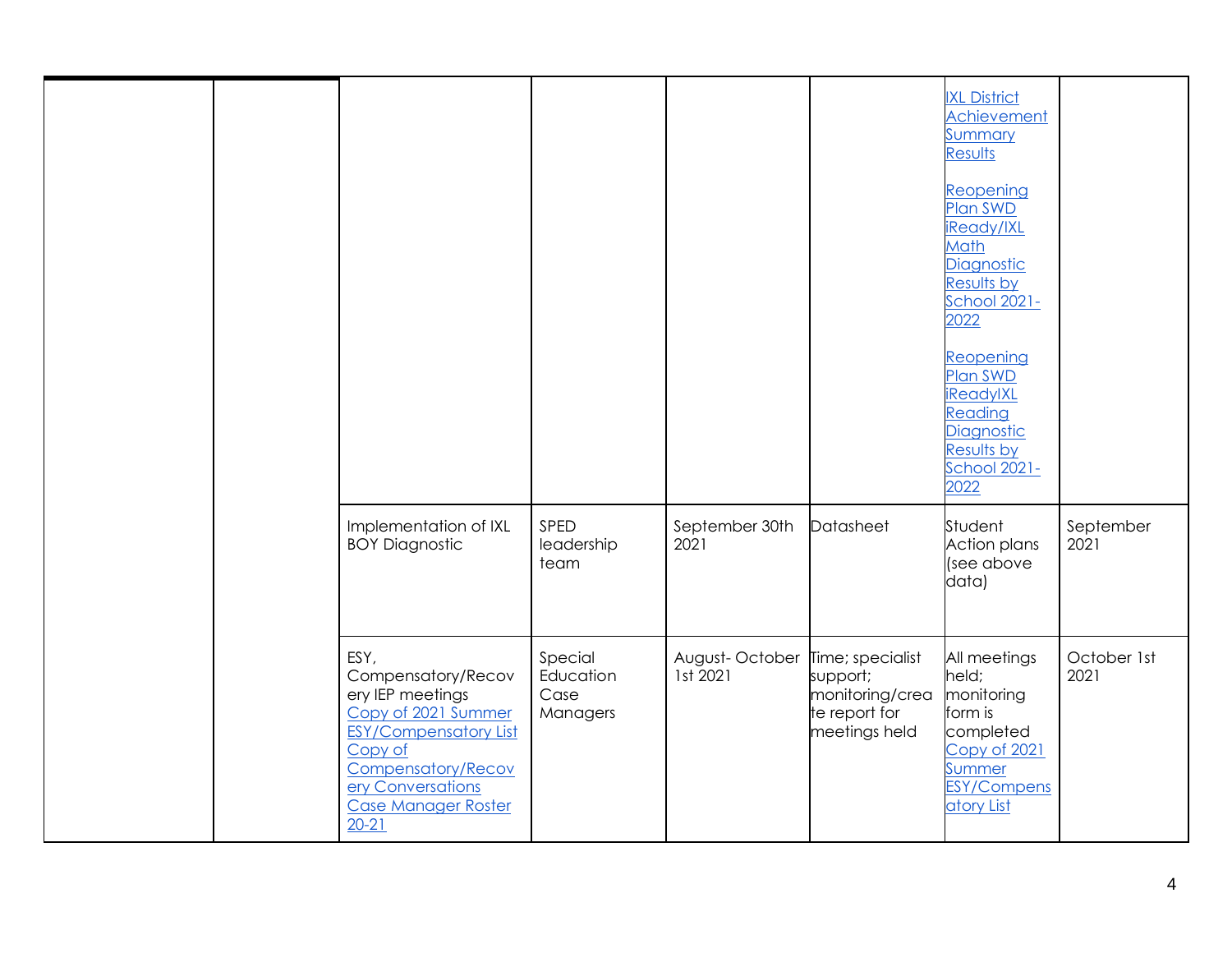|  | Conduct IEP<br>meetings/conversation<br>s to address Planning<br>for Emergency<br>Conditions<br>Added 1/13/22<br><b>MD IEP Online</b><br><b>Updates</b>                                                                                                                                                                                                                                                                                 | Special<br>Education<br>Case<br>Managers                | August-October<br>1st 2021 | Time; specialist<br>support;<br>monitoring/crea<br>te report for<br>meetings held                      | All meetings<br>held;<br>monitoring<br>form is<br>completed                                            | October 1st<br>202; ongoing<br>as needed |
|--|-----------------------------------------------------------------------------------------------------------------------------------------------------------------------------------------------------------------------------------------------------------------------------------------------------------------------------------------------------------------------------------------------------------------------------------------|---------------------------------------------------------|----------------------------|--------------------------------------------------------------------------------------------------------|--------------------------------------------------------------------------------------------------------|------------------------------------------|
|  | Maintain<br>documentation<br>forms/logs for:<br>Parent<br>$\omega_{\rm{max}}$<br>Contacts<br><b>SDI Delivery</b><br>Accommodati<br>ons<br>Monitoring<br>Instructional<br>Assistants<br><b>Special Education</b><br><b>Teacher Beginning of</b><br>the School Year<br>Checklist 21-22<br>Added 1/13/22<br><b>Special Education</b><br><b>Teacher Specialist</b><br><b>Beginning of the</b><br><b>School Year: Checklist</b><br>$21 - 22$ | SPED<br>Leadership<br>Team and SPED<br>Case<br>Managers | August 2021                | MD IEP Online<br>Parent<br>Contacts<br>Accommodati<br>ons<br>Monitoring<br>Instructional<br>Assistants | Completed<br>documentati<br>on forms                                                                   | August 2021                              |
|  | Provide teacher<br>expectations in the co-<br>teaching environment                                                                                                                                                                                                                                                                                                                                                                      | SPED<br>Leadership<br>Team                              | <b>July 2021</b>           | <b>Best Practice</b><br>Document;<br>Time;<br>Collaborative<br>Calendar                                | Expectation<br>Document &<br>emails of<br>dissemination<br><b>CCPS Special</b><br>Education<br>Website | August 2021                              |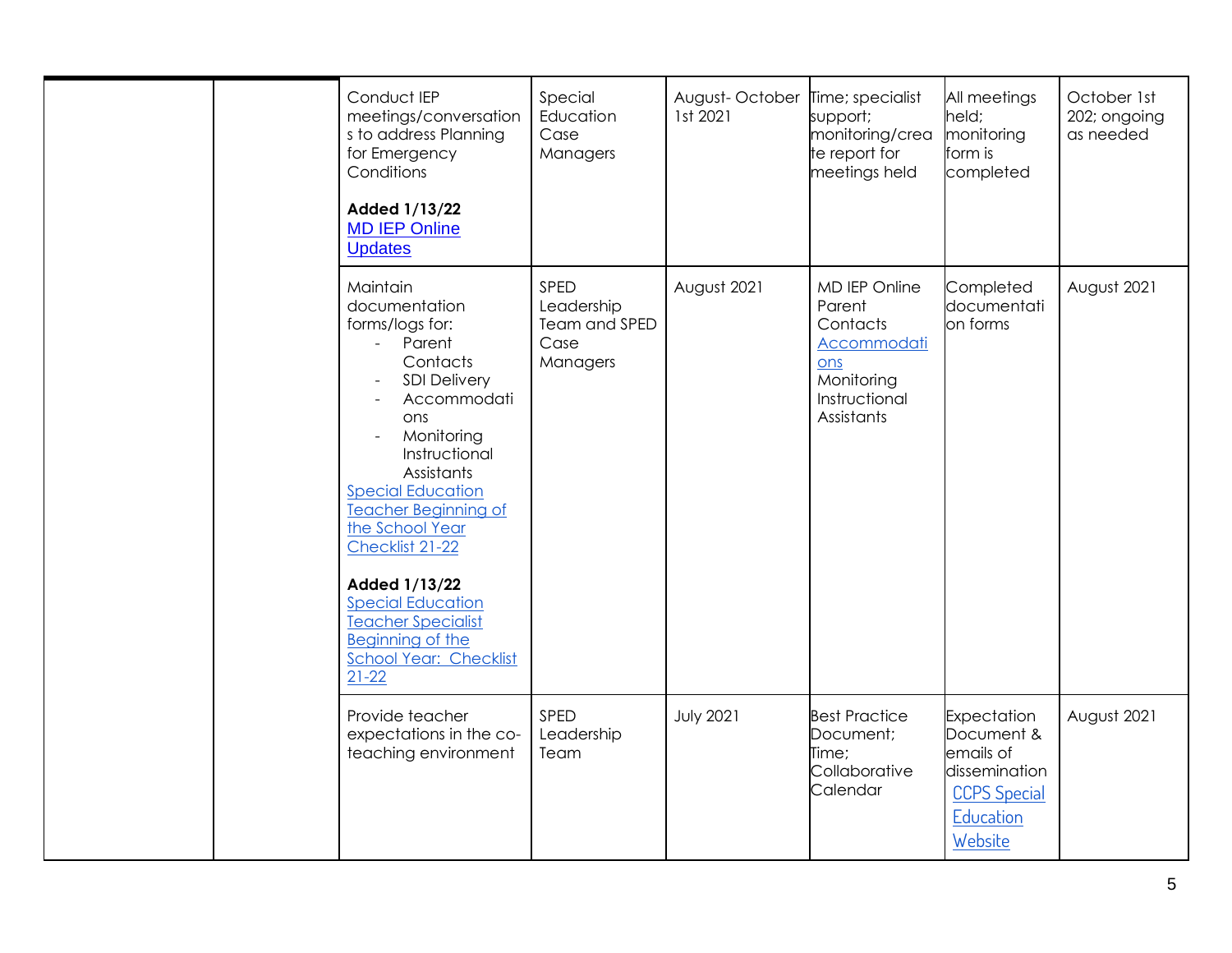| Establish consistent,<br>weekly co-planning<br>time to develop lessons<br>and discuss students<br>needs                                                                                                                                                                                                                                                            | General and<br>Special<br>Education<br><b>Teachers</b> | <b>July 2021</b> | <b>Best Practice</b><br>Document;<br>Time;<br>Collaborative<br>Calendar;<br>Website | <b>Calendars</b><br><b>SPED</b><br>Professional<br>Development<br>Calendar                        | August 2021       |
|--------------------------------------------------------------------------------------------------------------------------------------------------------------------------------------------------------------------------------------------------------------------------------------------------------------------------------------------------------------------|--------------------------------------------------------|------------------|-------------------------------------------------------------------------------------|---------------------------------------------------------------------------------------------------|-------------------|
| Review district data to<br>determine students<br>access and<br>technology<br>capabilities                                                                                                                                                                                                                                                                          | SPED<br>Leadership<br>Team                             | August 2021      | Survey data;<br>Case<br>Manager/IDLP<br>Documentation<br>Form                       | Survey; Case<br>Manager<br>Parent<br>Contacts                                                     | August 2021       |
| Provide teacher<br>expectations in the<br>Intensive Support<br>environment<br>Added 1/13/22:<br><b>Intensive Support</b><br><b>Classroom</b><br><b>Walkthrough Checklist</b><br>2021-2022<br><b>Intensive Support</b><br><b>Instructional Quick</b><br><b>Look Document 2021-</b><br>2022<br><b>Intensive Support</b><br><b>Classrooms Quick</b><br>Look 2021-2022 | SPED<br>Leadership<br>Team                             | August 2021      | <b>Best Practice</b><br>Document;<br>Time;<br>Collaborative<br>Calendar;<br>Website | Completed<br>and<br>uploaded<br>SPED to<br>website<br><b>CCPS Special</b><br>Education<br>Website | September<br>2021 |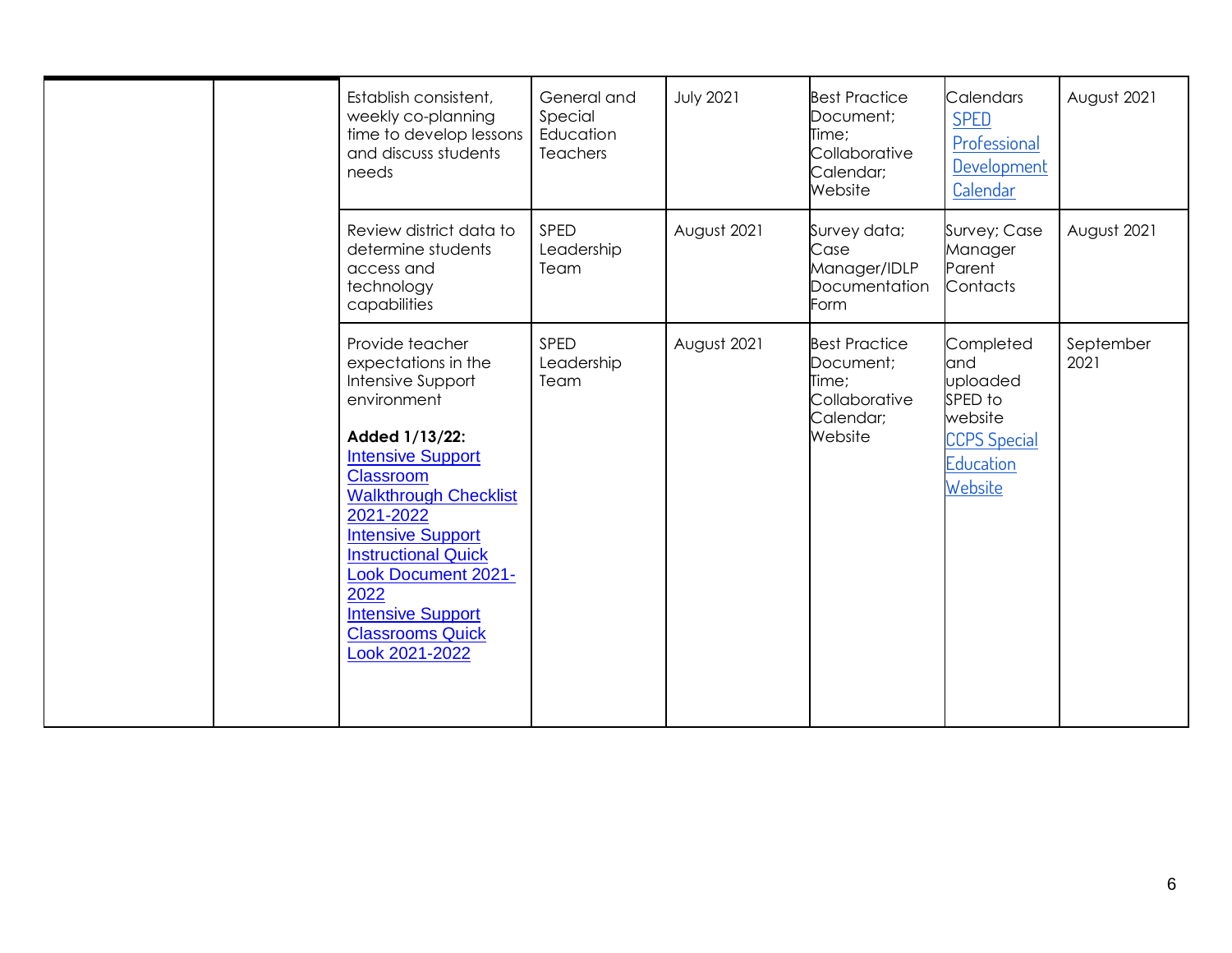|  | Identify learning<br>materials and<br>resources to support<br>students                                                                                                       | SPED<br>Leadership<br>Team and<br>Case<br>Managers | August 2021 | Communication<br>from Case<br>Managers and<br>Special<br>Education<br>Teacher<br><b>Specialists</b> | Established<br>county<br>approved list<br><b>Intensive</b><br>Support<br>Instructional<br>Quick Look<br><b>Document</b><br>2021-2022<br><b>Special</b><br><b>Education</b><br>eadership<br>Meeting<br>Agenda<br>2021-2022 SY | October 2021                                               |
|--|------------------------------------------------------------------------------------------------------------------------------------------------------------------------------|----------------------------------------------------|-------------|-----------------------------------------------------------------------------------------------------|------------------------------------------------------------------------------------------------------------------------------------------------------------------------------------------------------------------------------|------------------------------------------------------------|
|  | Determine Needs for<br>AT for students with<br>intense<br>communication needs                                                                                                | SPED<br>Leadership<br>Team                         | August 2021 | Devices;<br>AT<br>communication<br>survey                                                           | Completed<br>survey;<br>devices<br>allocated;<br>AT<br>Communicati<br>on Survey<br>Responses                                                                                                                                 | October 15th<br>2021<br>Revised: by<br>February 1,<br>2022 |
|  | Collaborate with Non-<br>Public for continued<br>instruction plan<br>Added 1/13/22:<br><b>Special Education</b><br><b>Instructional Team</b><br>Chart 21-22 Updated<br>11/21 | <b>Shawn Culver</b>                                | On-going    | Time;<br>Organizational<br>Chart                                                                    | On-going<br>communicati<br>on; Outline of<br>Plan<br>Copy of<br>Culver-Non-<br><b>Public-NCHS</b><br><b>IEP Meeting</b><br>Documentati<br>on-'21-'22                                                                         | On-going                                                   |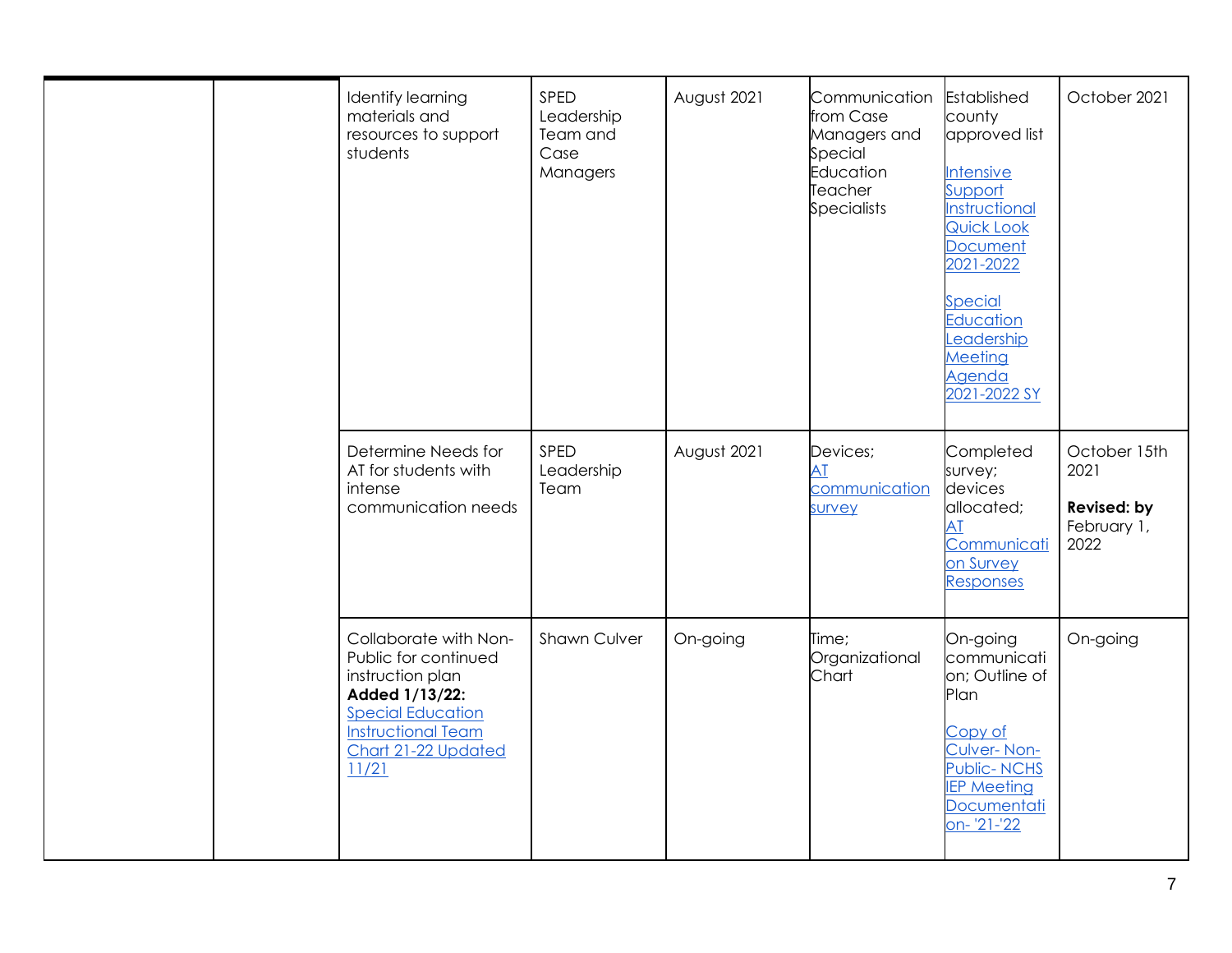|  | <b>Develop Expectations</b><br>for Instructional<br>Assistants and Support<br>Staff to be supervised<br>by certified teacher                                                                                              | SPED<br>Leadership<br>Team              | August 2021 | <b>Best Practice</b><br>Document;<br>Time;<br>Collaborative<br>Calendar;<br>Website | Completion<br>lof<br><b>Expectations</b>                                                                                                                                                                                | September<br>2021 |
|--|---------------------------------------------------------------------------------------------------------------------------------------------------------------------------------------------------------------------------|-----------------------------------------|-------------|-------------------------------------------------------------------------------------|-------------------------------------------------------------------------------------------------------------------------------------------------------------------------------------------------------------------------|-------------------|
|  | Disseminate<br>information to families:<br>Provide SECAC<br>meetings<br>virtually<br>Use SMORE to<br>email parents<br>Post updates<br>on CCPS<br>website<br><b>Memo Parent Postcard</b><br>and SECAC flyers 2021-<br>2022 | SPED<br>Leadership<br>Team              | On-going    | Website<br><b>SECAC Flyers</b><br>Parent email list                                 | <b>Documents</b><br>are uploaded<br>to website &<br>information<br>disseminated<br>by Lisa Carroll<br><b>SECAC Flyer</b><br>2021-2022<br><i>(updated</i><br>1/11/2022)<br><b>Special</b><br>Education<br><b>SMORES'</b> | On-going          |
|  | Establish a<br>Communication<br>Protocol with parents<br>for preferred method<br>of contact.<br>Request for Method of<br><b>Notification Letter</b>                                                                       | Special<br>Education<br><b>Teachers</b> | Sept 2021   | Review of<br>Communicatio<br>n Protocol at<br>Sept Team<br>Meeting                  | Documente<br>d in online<br><b>MOIEP</b><br>Contact Log<br>for SWD                                                                                                                                                      | Sept<br>2021      |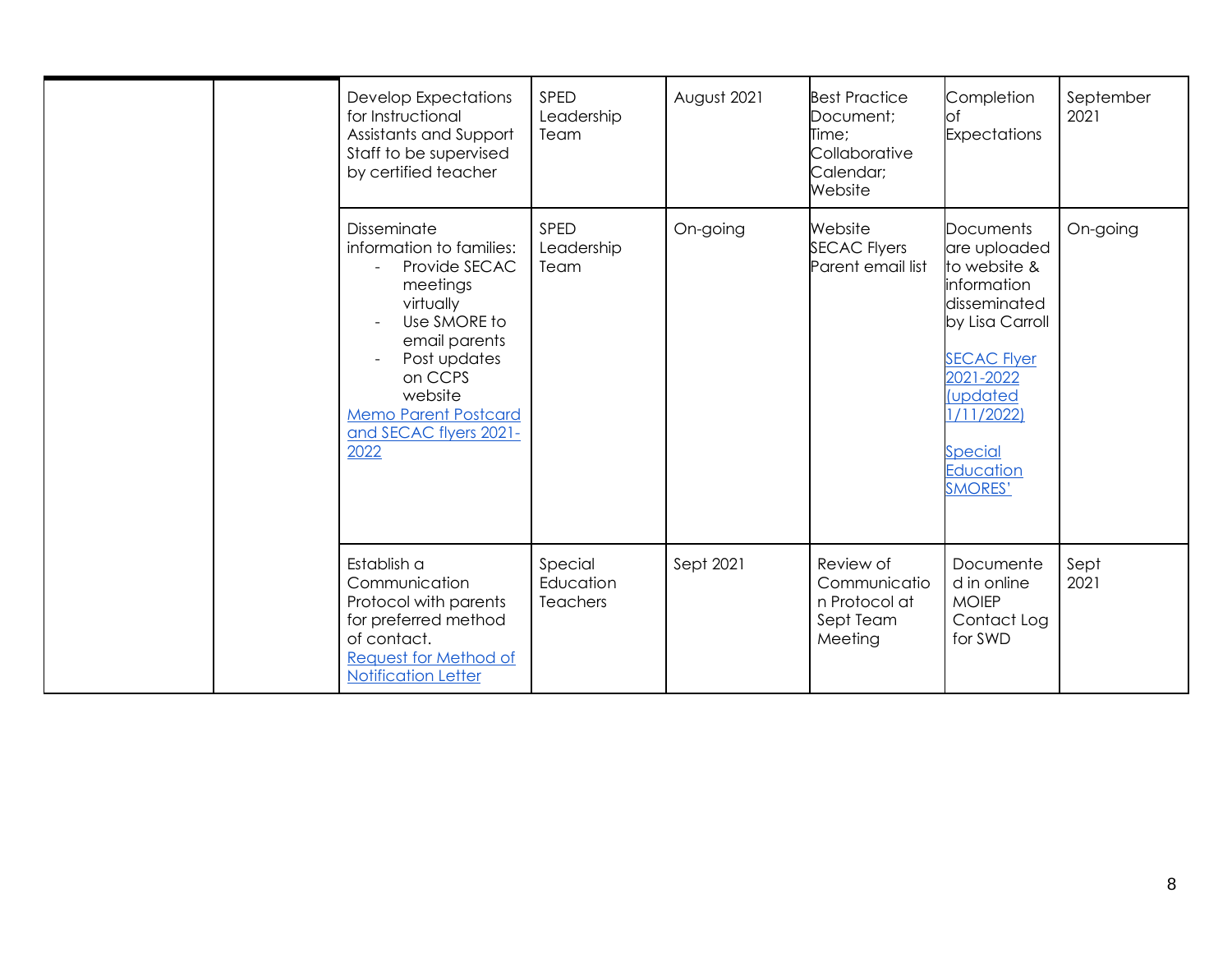|  | Create protocol for<br>Teachers to follow<br>when students with<br>disabilities are<br>quarantined. (This<br>should include parent<br>contact, accessing<br>google classroom, IEP<br>implementation, hot<br>spots and follow-up<br>coaching with families.<br><b>Fall 2021 SWD</b><br><b>Quarantine Protocol</b>                                 | Special<br>Education<br>Leadership<br>Team | Sept. 2021                                                   | Google Doc.                            | Documentat<br>ion that<br>protocol was<br>followed<br>when a SWD<br>is.<br>quarantined                            | Sept 2021                 |
|--|--------------------------------------------------------------------------------------------------------------------------------------------------------------------------------------------------------------------------------------------------------------------------------------------------------------------------------------------------|--------------------------------------------|--------------------------------------------------------------|----------------------------------------|-------------------------------------------------------------------------------------------------------------------|---------------------------|
|  | Provide General<br><b>Education Teachers</b><br>with a copy of students<br>IEP snapshots<br><b>Special Education</b><br><b>Teacher Beginning of</b><br>the School Year<br>Checklist 21-22                                                                                                                                                        | <b>SPED Case</b><br>Managers               | August & On-<br>going as IEP's<br>are<br>amended/Annu<br>als | Time; MD Online<br>Report              | Snapshots are<br>disseminated<br>via email<br>Special<br><b>Education for</b><br><b>All Staff PD</b><br>2021-2022 | August 2021 &<br>On-going |
|  | Provide General<br><b>Education Teachers</b><br>with access to<br>accommodation and<br>supplementary aid logs<br><b>Special Education</b><br><b>Teacher Beginning of</b><br>the School Year<br>Checklist 21-22<br><b>Special Education</b><br><b>Teacher Specialist</b><br><b>Beginning of the</b><br><b>School Year: Checklist</b><br>$21 - 22$ | <b>SPED Case</b><br>Managers               | August & On-<br>going as IEP's<br>are<br>amended/Annu<br>als | Time;<br>IEP snapshot;<br>Google forms | Snapshots &<br>Accommoda<br>tion logs are<br>disseminated<br>via email                                            | August 2021&<br>On-going  |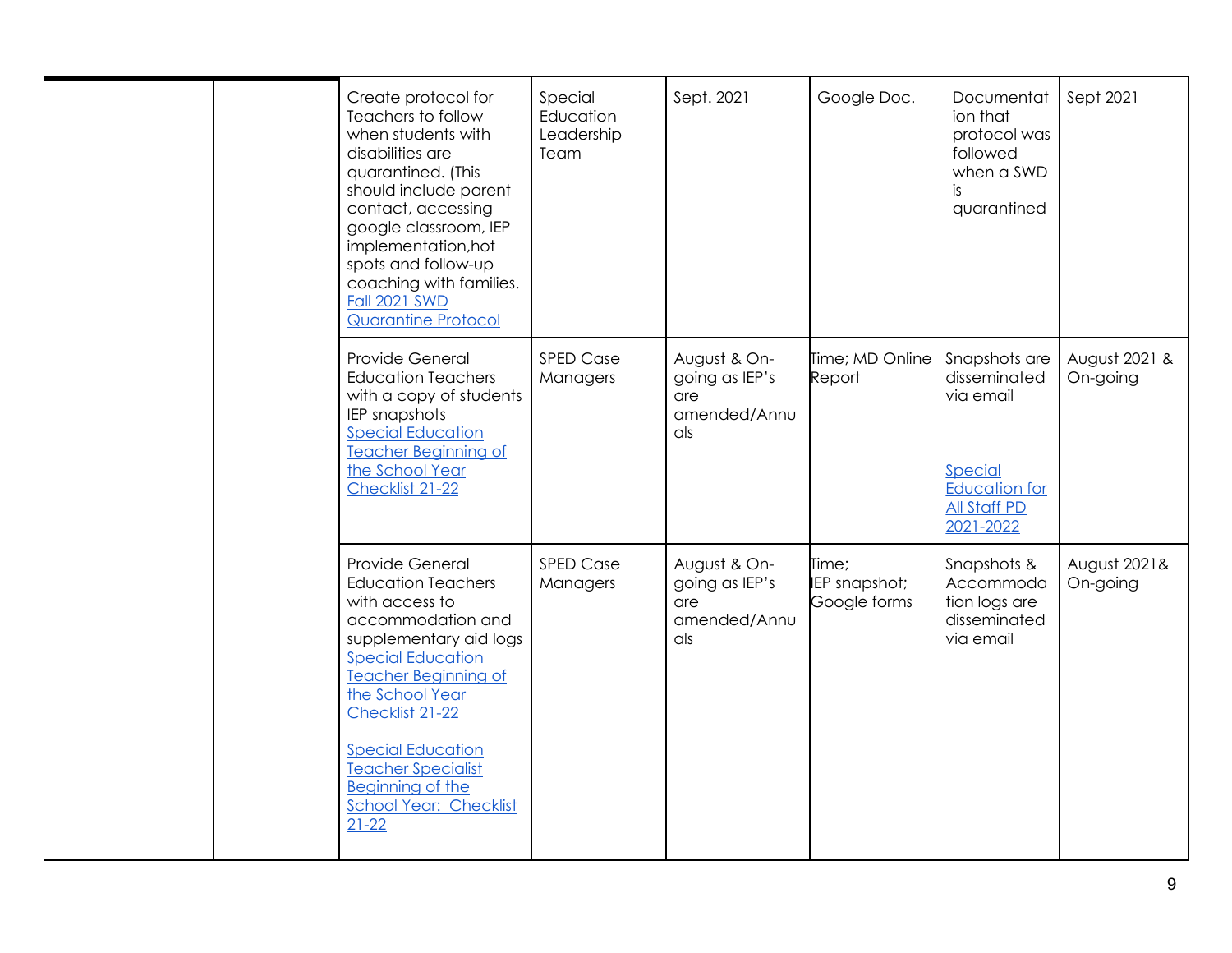| Special<br>Education B-3<br>(All IFSP/IEP<br>meetings can<br>be held in<br>person or<br>virtual at the<br>parent<br>request) | <b>INFANTS &amp; TODDLERS</b><br>Establish a<br>Communication<br>Protocol with parents<br>for preferred method<br>of contact. For families<br>with children<br>participating in Early<br><b>Childhood Settings</b><br>following CDC<br>guidelines, sessions can<br>be held in person. For<br>families receiving<br>services at home, the<br>sessions will continue at<br>home based on parent<br>choice. If a parent is<br>uncomfortable with<br>staff coming in the<br>home, services will be<br>delivered in a school<br>setting. | Service<br>Coordinators<br>Coordinator of<br>I and T<br>Early<br>Childhood<br>Teacher<br>Specialist                                | Sept 2021                                                        | Review of<br>Communication<br>Protocol at Sept<br><b>Team Meeting</b>                                             | Documented<br>in Maryland<br>Online IFSP<br>Contact Log<br>Caroline<br>County<br>Infants and<br><b>Toddlers</b><br>Program<br>September<br>2021 Back to<br>School<br>Meeting<br>2021-2022<br><b>CCITP</b><br>Addressing<br><b>COVID</b>                       | Sept 2021 |
|------------------------------------------------------------------------------------------------------------------------------|-------------------------------------------------------------------------------------------------------------------------------------------------------------------------------------------------------------------------------------------------------------------------------------------------------------------------------------------------------------------------------------------------------------------------------------------------------------------------------------------------------------------------------------|------------------------------------------------------------------------------------------------------------------------------------|------------------------------------------------------------------|-------------------------------------------------------------------------------------------------------------------|---------------------------------------------------------------------------------------------------------------------------------------------------------------------------------------------------------------------------------------------------------------|-----------|
|                                                                                                                              | Conduct assessments<br>and determine<br>eligibility for infants and<br>toddlers who are<br>served in their homes.<br>For infants and toddlers<br>being served in early<br>childhood settings that<br>are following CDC<br>guidelines, they can<br>be assessed in person<br>following the CCPS In<br>Person Student<br><b>Assessment Guidelines</b><br>document.                                                                                                                                                                     | Service<br>Coordinators<br>Early<br>Childhood<br>Teacher<br>Specialist<br>Early<br>Childhood<br>Coach<br>Coordinator of<br>I and T | On-going as<br>children are<br>referred or need<br>reevaluations | Review of the<br>CCPS in Person<br>Student<br>Assessment<br>Guidelines<br>document at<br>the Sept Team<br>Meeting | <b>Discussions</b><br>with Service<br>Coordinators<br>and review of<br>the new<br>referrals and<br>reevaluations<br>at Caroline<br>County<br>Infants and<br><b>Toddlers</b><br>Monthly<br>Team<br>Meetings - In-<br>House<br>Google<br>Document<br>Maintained | On-going  |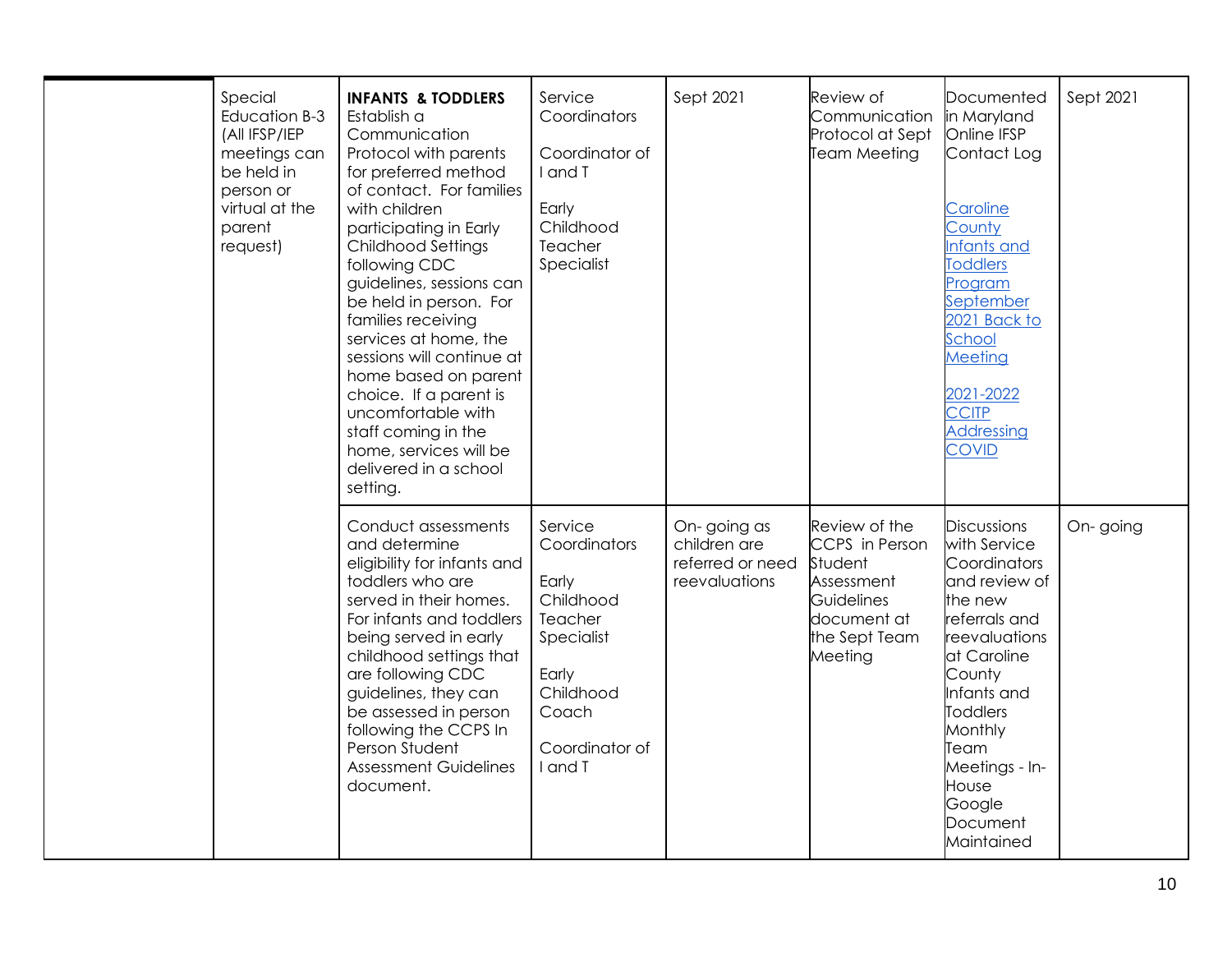|  | Schedule Transition<br>Planning Meetings and<br>Part c to B IEP Meetings<br>with schools for those<br>families requiring a<br>virtual meeting and for<br>those who prefer a<br>virtual meeting. All<br>other meetings will be<br>held in person.                                                                                                                       | Service<br>Coordinators<br>Early<br>Childhood<br>Teacher<br>Specialist   | Ongoing as<br>required | Review of all<br>meetings held<br>at Monthly<br><b>Team Meetings</b>                                                                                      | Documented<br>on Team<br>Meeting<br>Google Chart                                                                                                   | On-going |
|--|------------------------------------------------------------------------------------------------------------------------------------------------------------------------------------------------------------------------------------------------------------------------------------------------------------------------------------------------------------------------|--------------------------------------------------------------------------|------------------------|-----------------------------------------------------------------------------------------------------------------------------------------------------------|----------------------------------------------------------------------------------------------------------------------------------------------------|----------|
|  | Conduct Individualized<br><b>Family Service Plan</b><br>(IFSP) meetings on all<br>participating infants<br>and toddlers to<br>determine if they have<br>had any negative<br>impact on their<br>progress due to<br>COVID-19 Pandemic<br>and if it is determined<br>the child did have such<br>impact, the IFSP will be<br>revised to address the<br>identified concern. | Service<br>Coordinators<br>Service<br>Providers                          | Sept - Oct 2021        | Review of IFSP                                                                                                                                            | Reviewed at<br>Monthly<br>Team<br>Meeting<br>Caroline<br>County<br>Infants and<br><b>Toddlers Part</b><br>C Comp Ed<br>Guidance<br><b>Document</b> | Oct 2021 |
|  | Make adjustments to<br>Early Childhood<br>settings that are<br>appropriate for in<br>person sessions.                                                                                                                                                                                                                                                                  | Coordinator of<br>I and T<br>Early<br>Childhood<br>Teacher<br>Specialist | August - Sept<br>2021  | Copies of the<br>reviewed<br>settings plans to Sept 2021<br>follow CDC<br>guidelines.<br>Development<br>of a chart of<br>"safe" work<br>spaces for staff. | <b>Discussions</b><br>with team at<br>meeting<br>October 2021<br>Infants and<br><b>Toddlers Team</b><br><b>Meeting</b>                             | On-going |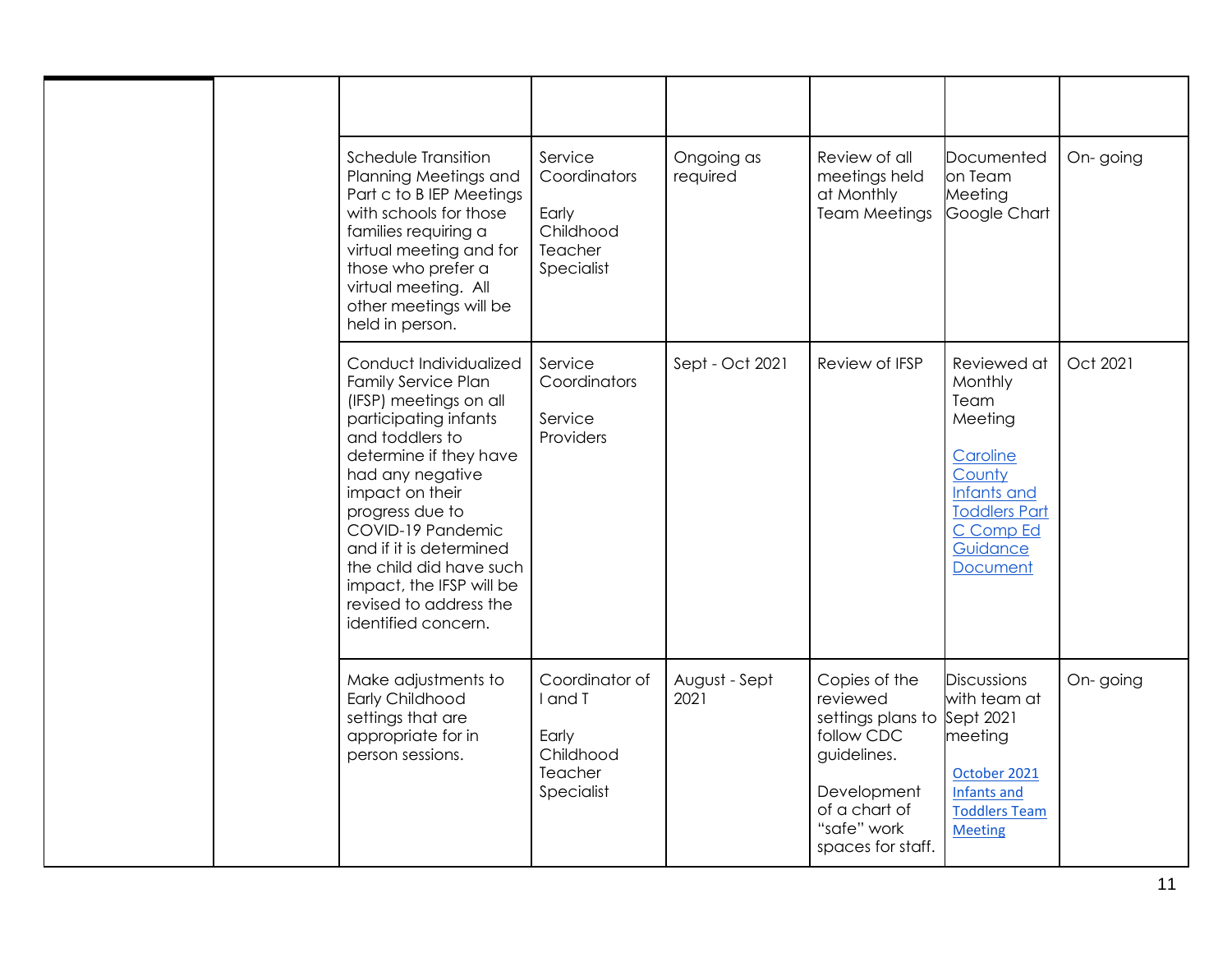|  | 504 | Review district data to<br>determine students<br>access and<br>technology<br>capabilities | Christal<br>Harkowa & 504<br>Chairs | Review spring<br>data; Survey<br>data from Fall               | Review safety<br>practices with<br>staff.<br>Review info from Documented<br>teacher contact<br>logs (Spring<br>2021) and data<br>from new<br>surveys, etc. | in contact<br>logs, etc.                                                                                       | August/Sept.<br>2021 |
|--|-----|-------------------------------------------------------------------------------------------|-------------------------------------|---------------------------------------------------------------|------------------------------------------------------------------------------------------------------------------------------------------------------------|----------------------------------------------------------------------------------------------------------------|----------------------|
|  |     | Create tutorials for<br>families (navigate<br>virtual platforms for 504<br>meetings)      | 504 Chairs                          | July-August 2021                                              | List of platforms<br>being used; List<br>of languages<br>needed                                                                                            | Tutorials are<br>created &<br>shared with<br>families                                                          | August/Sept.<br>2021 |
|  |     | Provide professional<br>development<br>opportunities for 504<br>Chairs                    | Christal<br>Harkowa                 | Develop: June -<br><b>July 2021</b><br>Implement:<br>On-going | Create a PD<br>Plan and<br>Calendar                                                                                                                        | Completion<br>of PD Plan &<br>Calendar<br>Professional<br>Development<br>Plan/Calend<br>ar for 2021-<br>2022SY | On-going             |
|  |     | Provide each general<br>education teacher<br>with a copy of the 504<br>plan               | 504 Chairs                          | August 2021                                                   | Print copies of<br>504 Accom.<br>Plans                                                                                                                     | Document<br>504 Plans<br>have been<br>received                                                                 | August<br>2021       |
|  |     | Provide<br>communication<br>protocols (Teacher to<br>Teacher, Teacher to<br>Parent)       | Christal<br>Harkowa & 504<br>Chairs | Develop:<br>July & August<br>2021<br>Share:<br>August 2021    | Develop<br>Communication<br>Protocols                                                                                                                      | Completion<br>of protocols<br>504 Meeting<br>Guidance for<br>the 2021-2022<br><b>School Year</b>               | August/Sept.<br>2021 |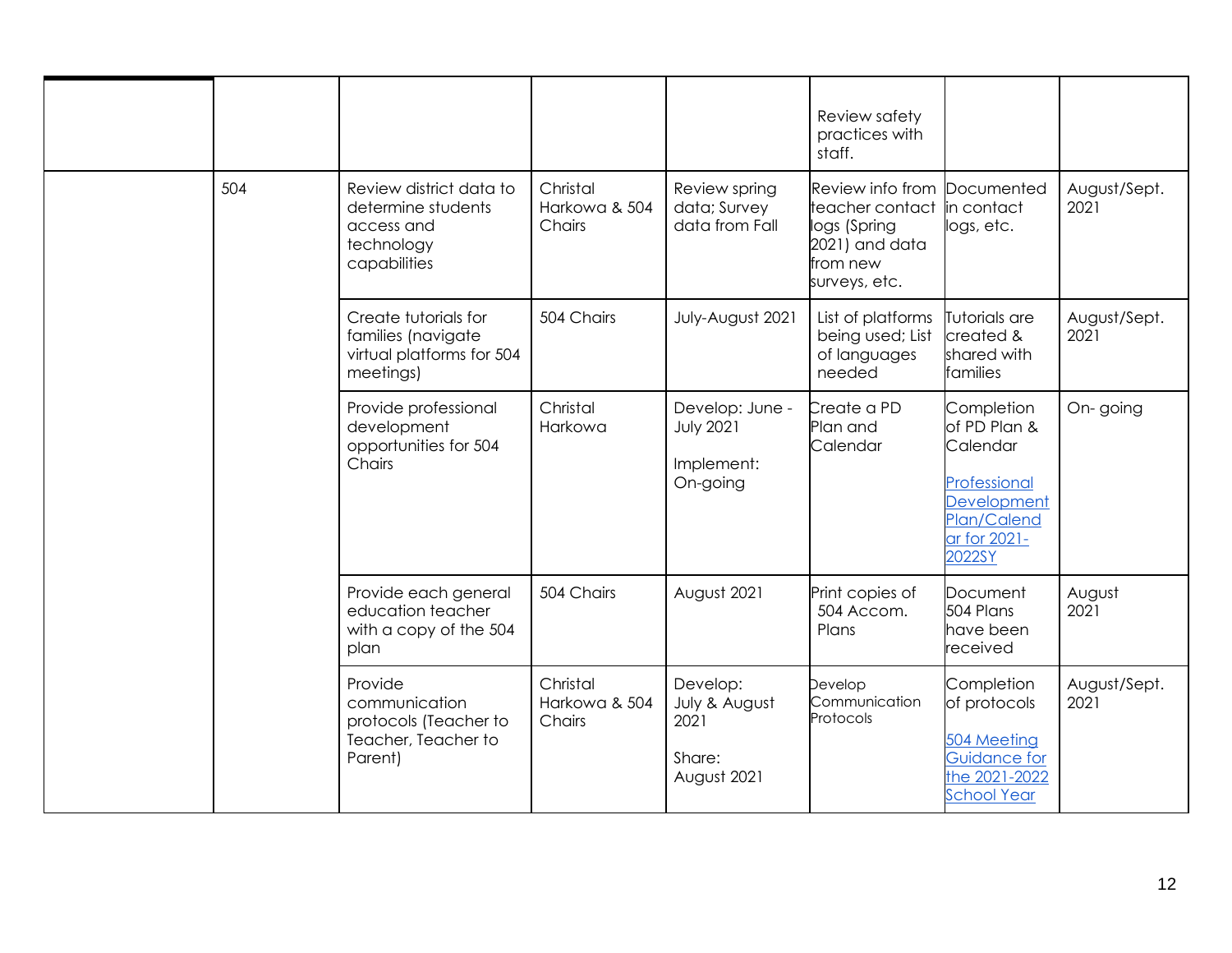|  |                                                                        | Review protocol and<br>expectations for 504<br>Annual Meetings held<br>virtually | Christal<br>Harkowa                                                                               | June & July<br>2021: Review<br>protocol and<br>expectations<br>from Spring 2021;<br>revise as<br>needed | Revise 504<br>Protocol and<br>Expectations<br>for Meetings                                                                                    | Revision &<br>Completion<br><b>l</b> of<br><b>Expectations</b><br>504 Meeting<br>Guidance for<br>the 2021-2022<br><b>School Year</b> | August 2021  |
|--|------------------------------------------------------------------------|----------------------------------------------------------------------------------|---------------------------------------------------------------------------------------------------|---------------------------------------------------------------------------------------------------------|-----------------------------------------------------------------------------------------------------------------------------------------------|--------------------------------------------------------------------------------------------------------------------------------------|--------------|
|  | Create and maintain<br>parent contact and<br>504 accommodation<br>logs | 504 Chairs;<br><b>Teachers</b>                                                   | <b>July 2021:</b><br>Review<br>expectations for<br>parent contact<br>and<br>accommodation<br>logs | Revise<br>expectations<br>for parent<br>contact and<br>accommodati<br>on<br>logs                        | Revision &<br>completion<br>of contact<br>and<br>accommoda<br>tion logs<br>504 Meeting<br>Guidance for<br>the 2021-2022<br><b>School Year</b> | On-<br>going                                                                                                                         |              |
|  |                                                                        | Communicate<br>information with<br>families                                      | Christal<br>Harkowa, 504<br>Chairs,<br><b>Teachers</b>                                            | On-going                                                                                                | Use a variety of<br>methods to<br>communicate<br>with families<br>-email, phone,<br>flyers, county<br>and school<br>websites, etc.            | Document<br>methods<br>used to<br>communicat<br>e in contact<br>logs                                                                 | On-<br>going |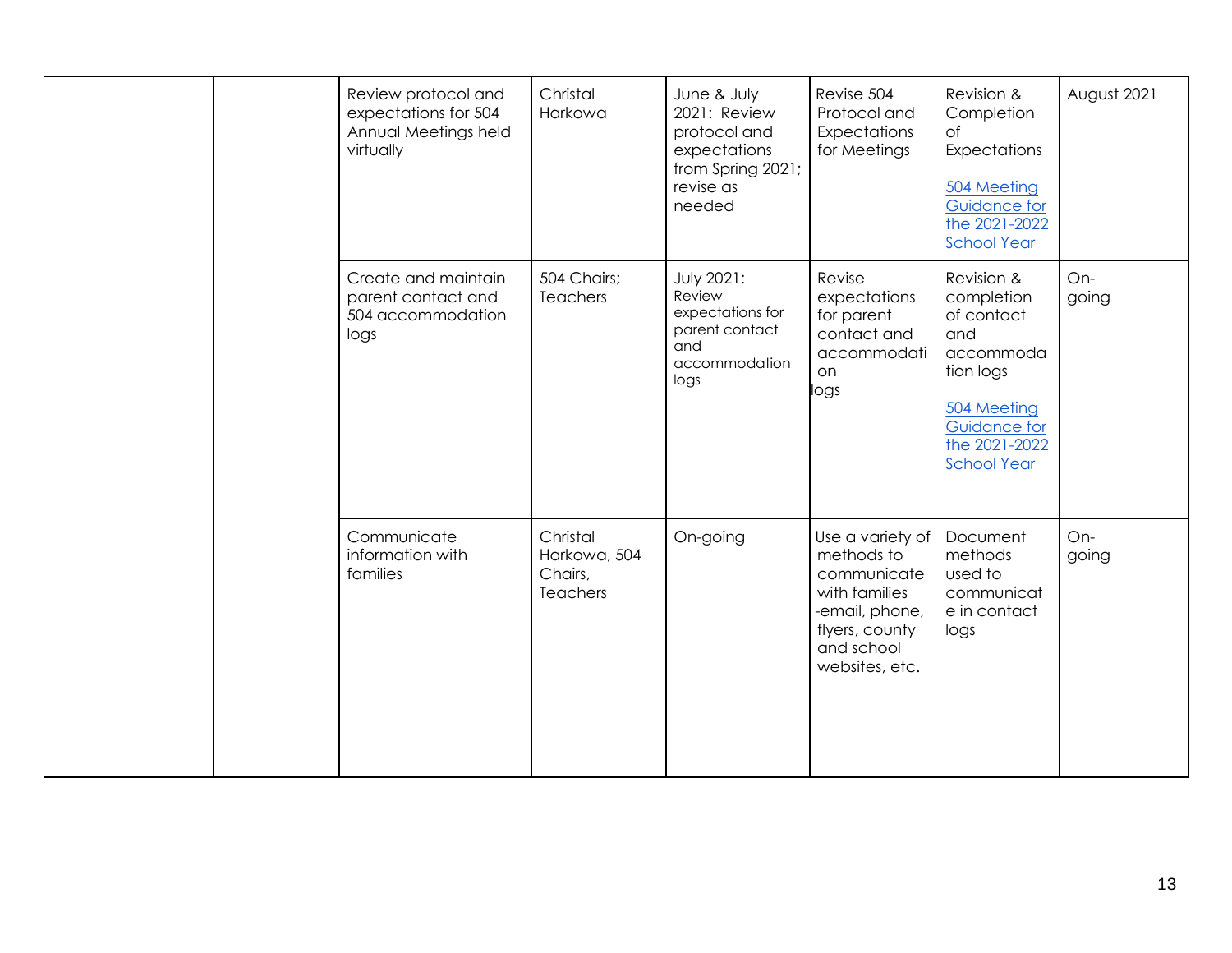### **Summary**

### **English Learners (EL) (Reviewed 1/13/22 no revisions necessary)**

- The equitable education of ELs is safeguarded by various civil rights laws and policies, as well as by the Every Student Succeeds Act (ESSA). Maryland school systems are required by COMAR to provide instructional assistance and services to enable ELs to attain English proficiency, develop high levels of academic language and achieve at high levels in academic subjects. CCPS will remain flexible and adapt support and service delivery models as needed.
- EL students were invited to participate in CCPS Summer Programming opportunities during the Summer of 2021. Students were able to participate in in-person learning opportunities from June 21-July 29, 2021. Students were also able to participate in Exact Path tutoring opportunities which provided more practice on academic skills.
- When schools open in September 2021, CCPS will use state-identified English Language Development (ELD) screening tools to test students for ESOL (English for Speakers of Other Languages) service eligibility.
- CCPS will also determine if EL students have experienced a regression and/or lack of progress. If a regression and/or lack of progress is present, CCPS will identify additional learning opportunities to support areas of needs. This will include different accommodations and services to support students in the ESOL program.
- Provide training and support to EL families and students that addresses academics, attendance and around the use of instructional technology and resources.
- Advocate for students and families who have obstacles which prevent availability to learn and connect them to available school and community resources (ex-food distribution, connections to Human Services and community resources, etc.).
- Maintain regular communication with students and families, and continue to work collaboratively with other departments and programs (Interpretation/Translation, Student Services) to bridge the home/school connection, provide necessary support and deliver information in an understandable format.

### **Gifted & Talented (GT) Students (Reviewed 1/13/22 no revisions necessary)**

- GT students will continue to receive appropriate services according to the regulations outlined in COMAR and CCPS board policy for Gifted & Talented.
- Summer learning opportunities were offered through Exact Path.
- CCPS will also determine if G&T students have experienced a regression and/or lack of progress. If a regression and/or lack of progress is present, CCPS will identify additional learning opportunities to support areas of needs. This will include a change in program and services to support students as needed (tutoring and/or additional support offered by the G&T teacher).
- Advocate for students and families who have obstacles which prevent availability to learn and connect them to available school and community resources (ex-food distribution, connections to Human Services and community resources, etc.).
- Maintain regular communication with students and families, and continue to work collaboratively with other departments and programs such as Student Services to bridge the home/school connection, provide necessary support and deliver information in an effective format.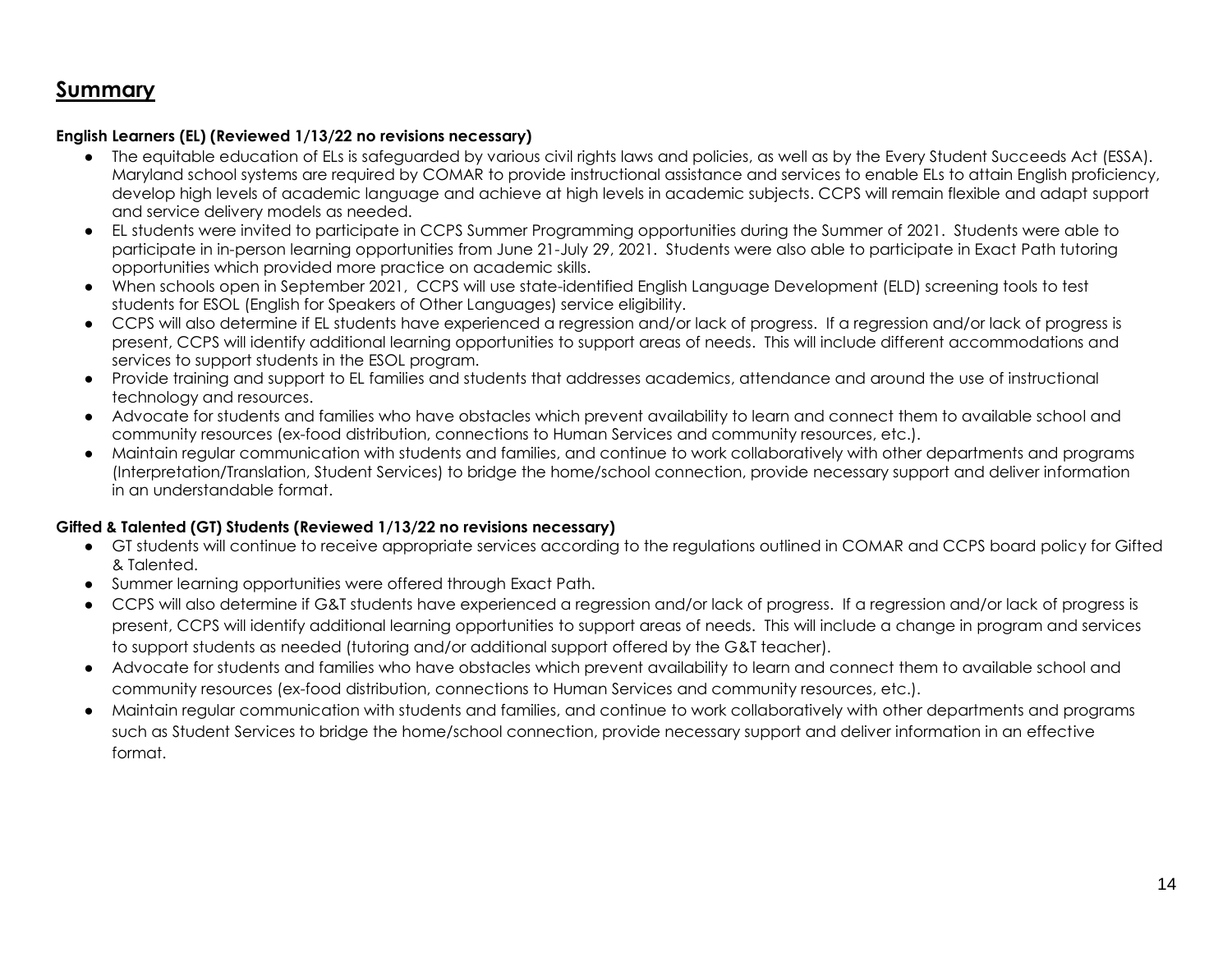### **Pre-Kindergarten 4 Program (Reviewed 1/13/22 and no revisions necessary)**

- Pre-Kindergarten students were invited to participate in the 2021 CCPS Summer Program. Students were able to participate in this in-person learning opportunity from June 21-July 29, 2021. ESY and Compensatory Services were provided during the summer to eligible students.
- In September 2021, CCPS will provide in-person instruction for all CCPS students. School schedules will return to a normal, full day program, that is five days per week.
- Students will be provided technology as determined by the CCPS One-to-One Technology Initiative.
- CCPS will hold IEP meetings to address ESY and compensatory services provided during Summer 2021 to eligible students.
- CCPS will follow guidance in the Maryland State Department of Education (MSDE) Technical Assistance Bulletins related to COVID-19.

| <b>Objectives</b>                                                                | Area                | <b>Action Steps</b>                                                                          | Responsible<br>Party(s)                          | <b>Timeline</b>                                             | <b>Resources</b><br><b>Needed</b><br>/Created        | <b>Indicators</b><br>of Success                                                                                                                 | Date of<br>Completion |
|----------------------------------------------------------------------------------|---------------------|----------------------------------------------------------------------------------------------|--------------------------------------------------|-------------------------------------------------------------|------------------------------------------------------|-------------------------------------------------------------------------------------------------------------------------------------------------|-----------------------|
| <b>Establish</b><br>educational<br>services for EL, G & T<br>and Prek 4 students | English<br>Learners | Establish consistent co<br>planning time to<br>develop lessons                               | EL Teachers and<br>General Ed<br><b>Teachers</b> | August 2021                                                 | Develop a<br>calendar/log<br>for co<br>planning info | Completion of<br>calendar/log                                                                                                                   | On-<br>going          |
| guaranteeing<br>services continue<br>during any<br>extended school<br>closure.   |                     | Provide professional<br>development<br>opportunities for EL<br>teachers and EL<br>Assistants | Christal Harkowa<br>and Tori Shull               | Develop:<br>June - August<br>2021<br>Implement:On-<br>going | Create a PD<br>Plan and<br>Calendar                  | Completion of<br>PD Plan &<br>Calendar and<br>Participation in<br><b>EL Professional</b><br>Development<br>Plan/Calendar<br>for 2021-<br>2022SY | On-<br>going          |

### **CCPS REopening ACTION PLAN**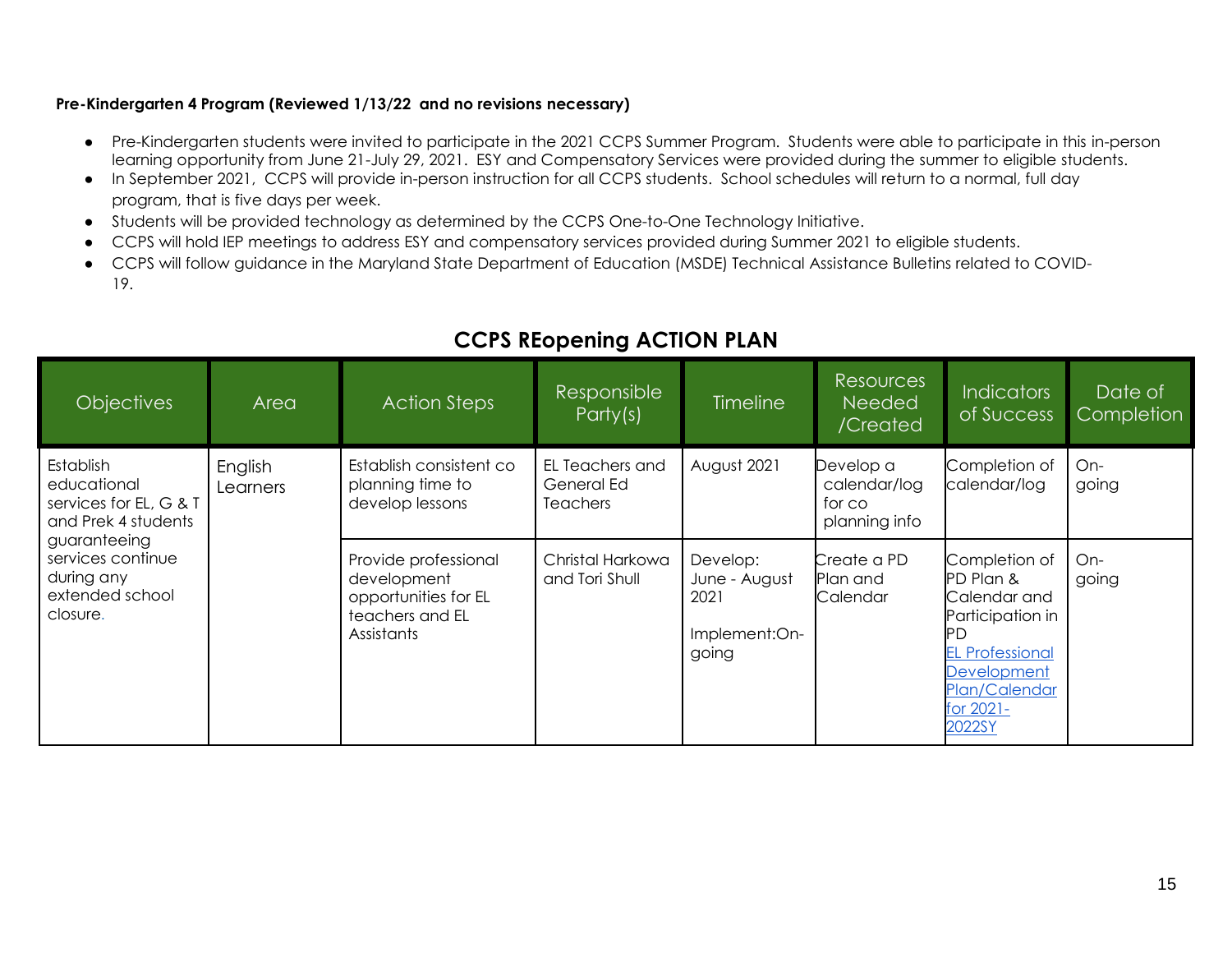|  |     | WIDA Screener/K-WAPT<br>will be used upon<br>returning to school to<br>screen potential EL<br>students | Guidance from<br>WIDA and MSDE;<br>Screener will be<br>utilized by EL<br>teachers    | <b>TBD</b>                                                  | Provide<br>updates as<br>information is<br>shared by<br><b>MSDE</b>                                                                | Completion of<br>testing/<br>screener                                                                               | September<br>2021 and<br>throughout<br>the year as<br>new students<br>enroll |
|--|-----|--------------------------------------------------------------------------------------------------------|--------------------------------------------------------------------------------------|-------------------------------------------------------------|------------------------------------------------------------------------------------------------------------------------------------|---------------------------------------------------------------------------------------------------------------------|------------------------------------------------------------------------------|
|  |     | Communicate<br>information with<br>families                                                            | Christal Harkowa,<br>Tori Shull, EL<br>Teachers and<br>General Ed<br><b>Teachers</b> | On-going                                                    | Use a variety of<br>methods to<br>communicate<br>with families<br>-email, phone,<br>flyers, county<br>and school<br>websites, etc. | Document<br>methods used<br>to<br>communicate<br>in contact<br>logs, etc.                                           | On-<br>going                                                                 |
|  | G&T | Review district data to<br>determine students<br>access and technology<br>capabilities                 | Christal Harkowa                                                                     | Review spring<br>data; Survey<br>data from Fall<br>2021     | Review info<br>from teacher<br>contact logs<br>(Spring 2021)<br>and data from<br>new surveys,<br>etc.                              | Documented<br>in contact<br>logs, etc                                                                               | August/Sept.<br>2021                                                         |
|  |     | Create tutorials for<br>families (navigate<br>virtual platforms;<br>multiple languages)                | All GT Staff<br>Members                                                              | August 2021                                                 | List of<br>platforms<br>being used;<br>List of<br>languages<br>needed                                                              | Tutorials are<br>created and<br>shared with<br>families                                                             | August/Sept.<br>2021                                                         |
|  |     | Provide professional<br>development<br>opportunities for GT<br>teachers                                | Christal Harkowa                                                                     | Develop:<br>June - August<br>2021<br>Implement:On-<br>going | Create a PD<br>Plan and<br>Calendar                                                                                                | Completion of<br>PD Plan &<br>Calendar<br>G&T<br><b>Professional</b><br>Development<br>Plan/Calendar<br>2021-2022SY | On-<br>going                                                                 |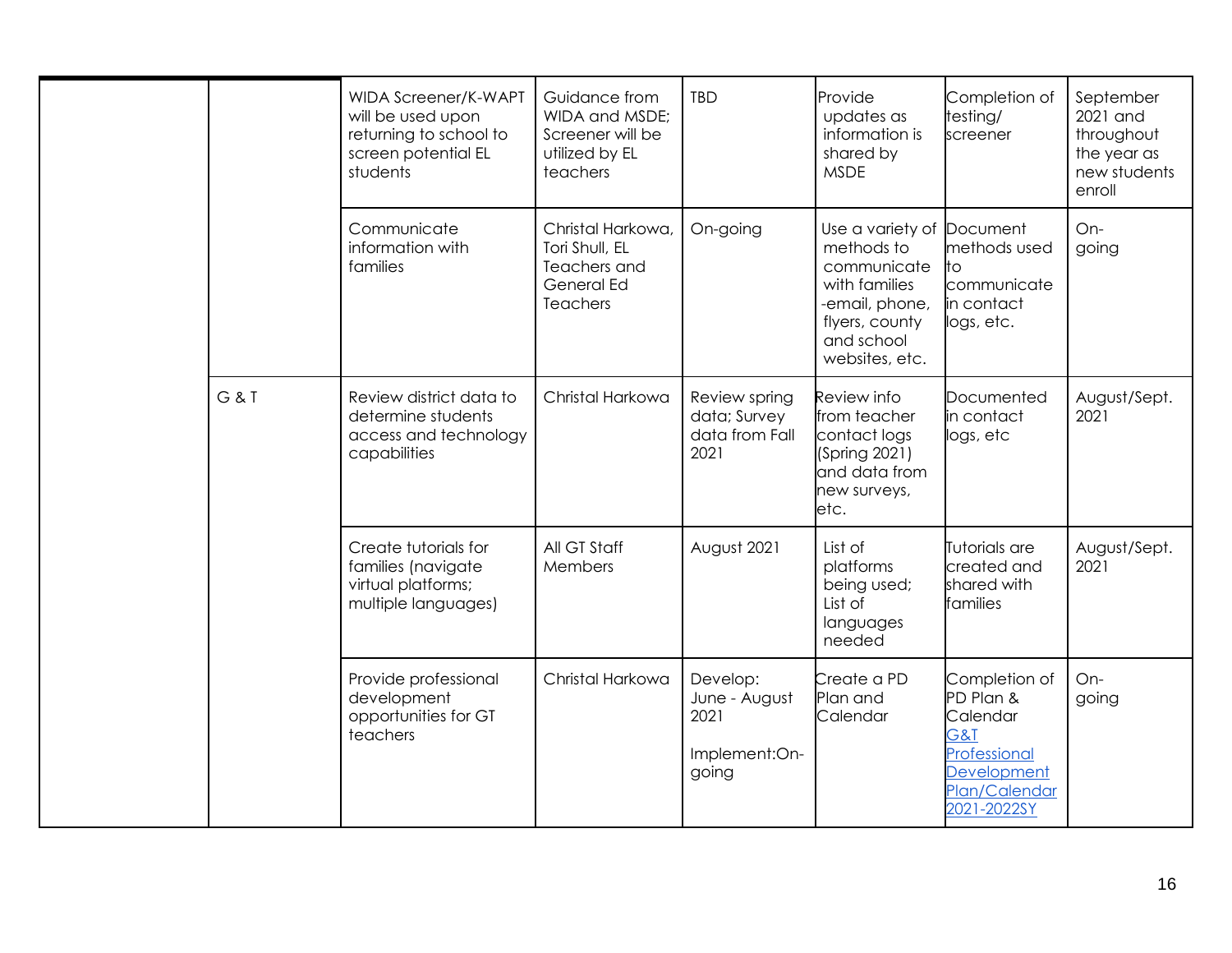|                   | Provide<br>communication<br>protocols (Teacher to<br>Teacher, Teacher to<br>Parent)                           | Christal Harkowa<br>and GT Teachers                                                                           | Develop:<br>July & August<br>2021<br>Share:<br>August | Develop<br>Communicatio<br>n Protocols                                                                                             | Completion of<br>protocols                                                                                                             | August/Sept.<br>2021            |
|-------------------|---------------------------------------------------------------------------------------------------------------|---------------------------------------------------------------------------------------------------------------|-------------------------------------------------------|------------------------------------------------------------------------------------------------------------------------------------|----------------------------------------------------------------------------------------------------------------------------------------|---------------------------------|
|                   | Create a GT google<br>classroom                                                                               | <b>GT</b> Teachers                                                                                            | August 2021                                           | Develop<br><b>Expectations for</b><br><b>GT Google</b><br>Classroom                                                                | Google<br>Classroom is<br>created &<br>shared                                                                                          | On-<br>going                    |
|                   | Communicate<br>information with<br>families                                                                   | Christal Harkowa<br>and GT Teachers                                                                           | On-going                                              | Use a variety of<br>methods to<br>communicate<br>with families<br>-email, phone,<br>flyers, county<br>and school<br>websites, etc. | Document<br>methods used<br>to<br>communicate<br>in contact<br>logs, etc.                                                              | On-<br>going                    |
| Pre-K4<br>Program | Create google<br>classrooms for Pre-K to<br>support effective<br>communication with<br>families.              | Pre-Kindergarten<br>Teachers<br>Early Childhood<br>Teacher<br>Specialist<br>Coordinator of<br>Early Childhood | September<br>2021                                     | Professional<br>Development<br>provided in<br>June 2020 and<br>September<br>2020                                                   | Successful use<br>of the Google<br>Classroom<br>throughout<br>the school<br>year<br>2021-2022<br><b>Back to</b><br>School<br>Inservice | June 2020 -<br><b>June 2021</b> |
|                   | Develop a technology<br>distribution plan. All<br>students will receive an<br>Ipad with a protective<br>case. | Coordinator of<br>Early Childhood<br>Early Childhood<br>Teacher<br>Specialist                                 | August - Sept<br>2021                                 | Maintain an<br>inventory list<br>and copies of<br>technology<br>distribution<br>agreements                                         | All students<br>receive Ipads<br>prior to virtual<br>instruction                                                                       | <b>June 2021</b>                |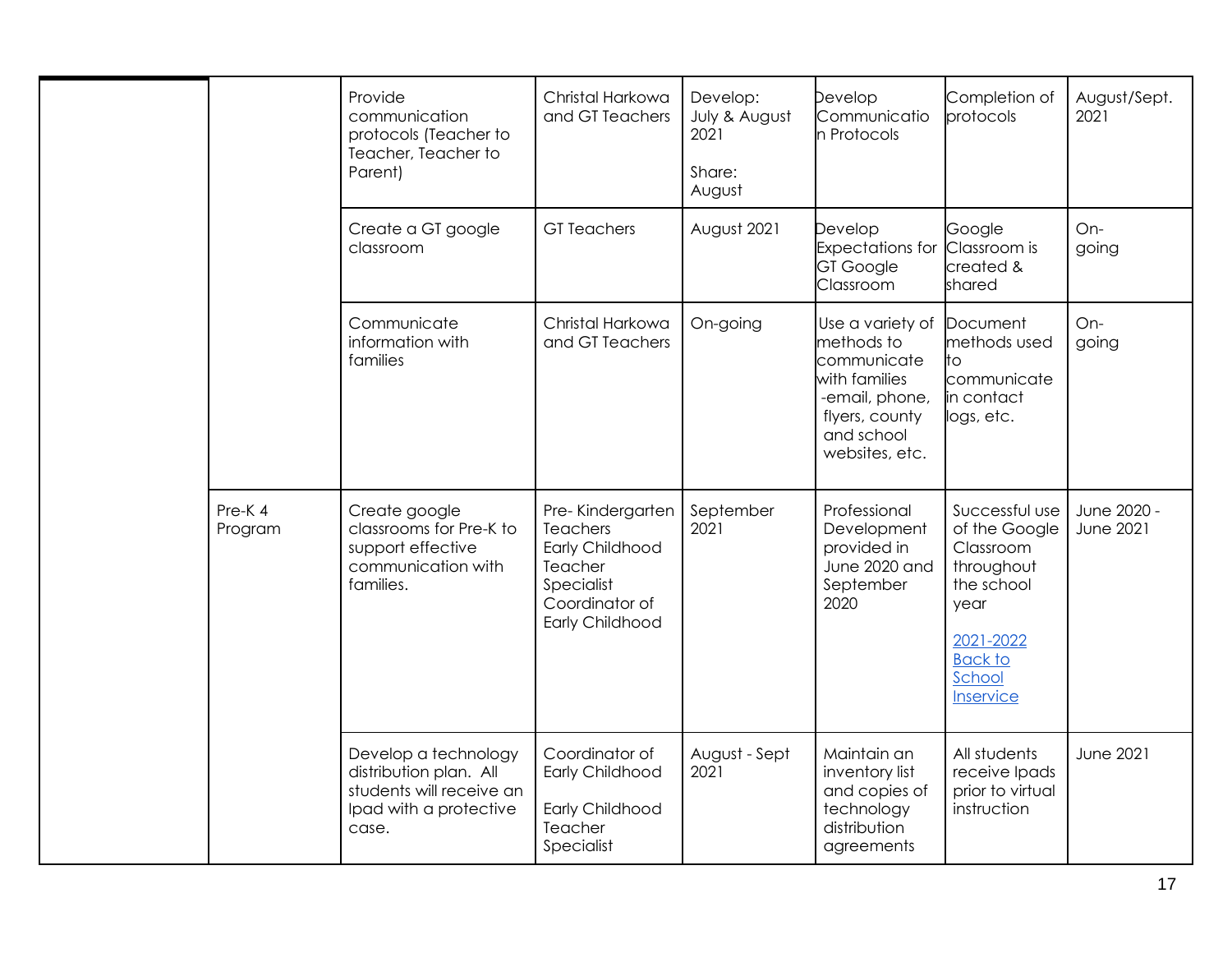|                                                                                                                               |              |                                                                                                                                                   | <b>School Principal</b><br>Technology<br>Department                                                                                                                                          |                                                                                                                                    |                                                                                                                                                                                                                                                      |                                                                                                                             |          |
|-------------------------------------------------------------------------------------------------------------------------------|--------------|---------------------------------------------------------------------------------------------------------------------------------------------------|----------------------------------------------------------------------------------------------------------------------------------------------------------------------------------------------|------------------------------------------------------------------------------------------------------------------------------------|------------------------------------------------------------------------------------------------------------------------------------------------------------------------------------------------------------------------------------------------------|-----------------------------------------------------------------------------------------------------------------------------|----------|
|                                                                                                                               |              | Update the Frog Street<br>Pre-K Curriculum Scope<br>and Sequence and<br>Lesson Plans.                                                             | Coordinator of<br>Early Childhood<br>Early Childhood<br>Teacher<br>Specialist<br>Pre-K<br>Teachers                                                                                           | Ongoing                                                                                                                            | A Scope and<br>Sequence<br>document to<br>guide<br>instruction.                                                                                                                                                                                      | Observation<br>and Teacher<br>Report<br>2021-2022<br><b>Frog Street</b><br>Curriculum:<br>Scope and<br>Sequence             | On-going |
| Ensure all students<br>receive the<br>appropriate<br>Reading<br>Interventions based<br>on their current<br>educational needs. | All Students | <b>Review District Reading</b><br>Data and any prior<br>historical intervention<br>data to determine<br>students need for<br>Reading intervention | <b>MTSS Teacher</b><br>Specialist<br>Reading<br>Intervention<br>Teacher (RIT)<br>Reading<br>Resource<br>Teacher (RRT) or<br>Instructional<br>Coach<br><b>Principal Class</b><br>Room Teacher | On going:<br>Benchmark-<br>BOY/MOY/EOY<br>Monthly- and<br>Bi-weekly:<br>Software<br>Performance/st<br>udent<br>performance<br>data | i-Ready<br>Reading<br>Diagnostic<br>(BOY/MOY/EOY)<br>Classroom<br>performance<br>information<br>Grades<br>Reading<br>Intervention<br>Placement<br>data:<br>Reading<br>Inventory,<br>Phonics<br>Inventory,<br>WADE, FFR<br>Diagnostic<br>Prescriptive | Students<br>appropriately<br>placed, if<br>needed, into<br>a reading<br>intervention<br>based on<br>their specific<br>needs | On-going |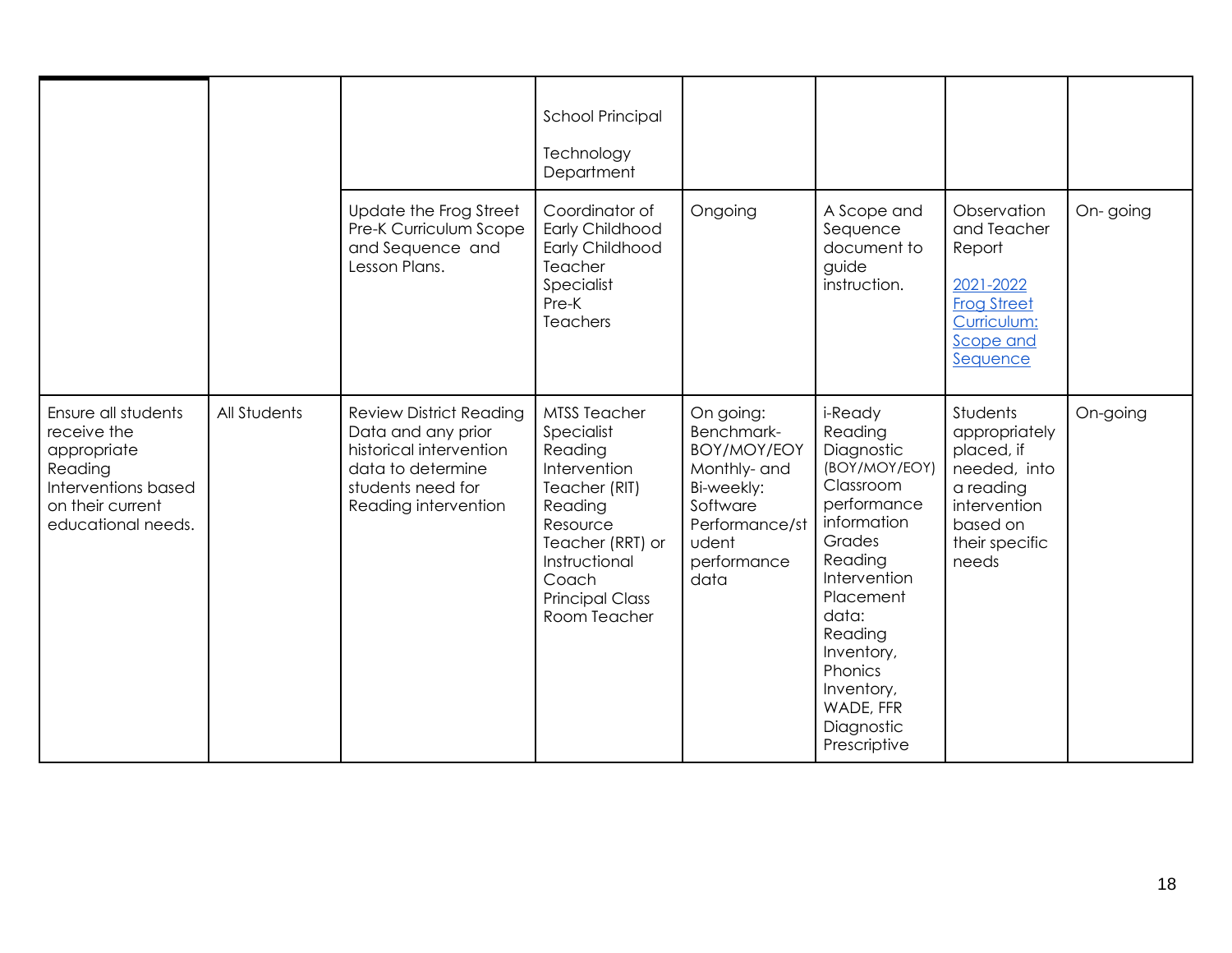|  | Provide Professional<br>Development for Tier 3<br>Reading Interventions<br>for Teachers                                                                                              | <b>MTSS Teacher</b><br>Specialist<br>Reading<br>Intervention<br>Teacher (RIT)<br>Reading<br>Resource<br>Teacher (RRT) or<br>Instructional<br>Coach<br>Teachers | Initial PD:<br>September<br>2021 and as<br>needed                                                      | HMH SAM<br><b>HMH Teacher</b><br>Central<br>OG+ teacher<br>lessons and<br>student tool kit            | <b>Teachers</b><br>prepared to<br>implement,<br>data track,<br>and monitor<br>student<br>progress<br>reading<br>intervention<br>programs | On-going<br>based on<br>need |
|--|--------------------------------------------------------------------------------------------------------------------------------------------------------------------------------------|----------------------------------------------------------------------------------------------------------------------------------------------------------------|--------------------------------------------------------------------------------------------------------|-------------------------------------------------------------------------------------------------------|------------------------------------------------------------------------------------------------------------------------------------------|------------------------------|
|  | Placement assessments<br>given to individual<br>students to determine<br>placement and<br>individual learning<br>needs as established<br>by specific reading<br>intervention program | Reading<br>Intervention<br>Teacher (RIT)                                                                                                                       | <b>BOY Initial</b><br>Placement:<br>September<br>2021<br>MOY: January<br>2022<br>EOY: May/June<br>2022 | <b>HMH Reading</b><br>Inventory<br><b>HMH Phonics</b><br>Inventory<br>iReady<br>Reading<br>Diagnostic | Students<br>appropriately<br>placed, if<br>needed, into<br>a reading<br>intervention<br>based on<br>their specific<br>needs              |                              |
|  | Add new data and<br>information to<br>Individual Student<br>Reading Intervention<br>Data Sheet                                                                                       | Reading<br>Intervention<br>Teacher (RIT)<br>Intervention<br>Teacher                                                                                            | On-going:<br>September<br>$2021 -$<br><b>June 2022</b>                                                 | Google Sheet:<br>2021/2022<br>Individual<br>Student<br><b>Reading Data</b><br>Sheet                   | Completion<br>of reading<br>data<br>applicable to<br>the Individual<br>Student<br><b>Reading Data</b><br>Sheet                           | <b>June 2022</b>             |
|  | Supply any reading<br>assessment data to the<br>Google Sheet: Reading<br>Intervention Data Sheet                                                                                     | Reading<br>Intervention<br>Teacher (RIT)<br>Intervention<br>Teacher                                                                                            | On-<br>going<br>BOY/MOY/EOY                                                                            | Google sheet:<br>2021/2022<br>Reading<br>Intervention<br>Data Sheet by<br>Schools                     | Completion<br>of reading<br>data<br>applicable to<br>the Reading<br>Intervention<br>Data Sheet                                           | <b>June 2022</b>             |